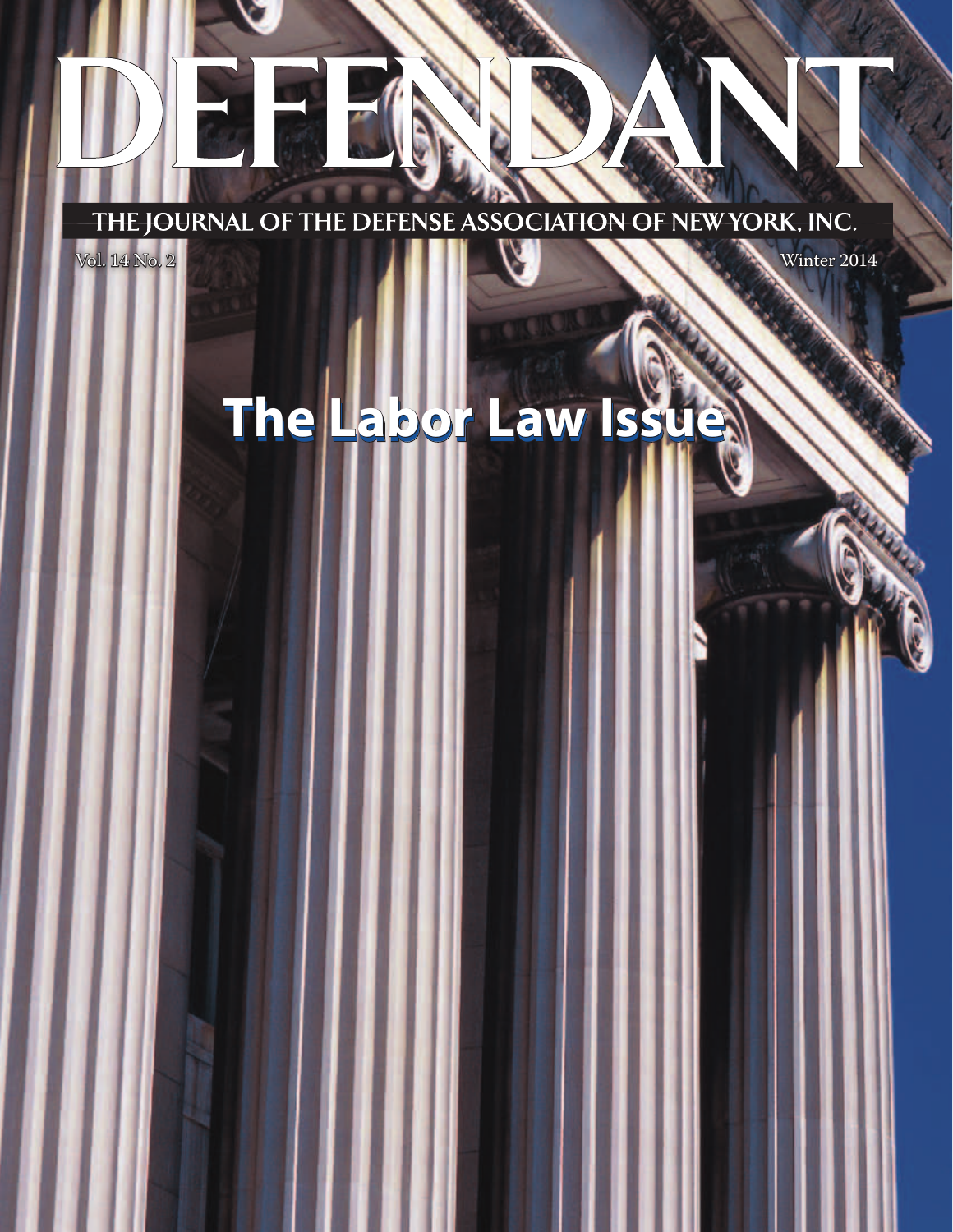

# **Understanding The Recalcitrant Worker Defense**



Christopher Renzulli\* & Nicholas Whipple\*\*

Labor Law § 240(1) requires all contractors, owners and their agents engaged in erecting, demolishing or repairing a building or structure to furnish or erect such scaffolding, ladders, and other safety devices "as to give proper protection to a person so employed."<sup>1</sup> The statute "is to be construed as liberally as may be for the accomplishment of the purpose for which it was thus framed."2 The legislature intended that there would be "no burden upon a worker to guarantee his own safety."3

The statute imposes strict or absolute liability upon a contractor or owner who fails to provide safety devices to a worker at an elevated work site where the lack of such devices is a substantial factor in causing the worker's injuries.4 The plaintiff's contributory negligence does not undermine a defendant's statutory liability.<sup>5</sup> Thus, a plaintiff who establishes a prima facie case of a statutory violation will typically succeed on his or her § 240(1) claim.

Labor Law § 240(1) defendants, however, may be able to relieve themselves of liability by asserting the recalcitrant worker defense. This affirmative defense is a complete bar to a plaintiff's recovery under the statute. Although defendants frequently invoke the defense, many find they are unable to overcome a plaintiff's § 240(1) claim due to stringent requirements that must be shown. As explained below, the respective departments in the Appellate Division have chosen to emphasize different aspects of the defense, making it more difficult for defendants to know which arguments to focus on. This article will explain the standard and history of the defense, while also providing insight into differences in its application among departments.

### **Standard For Defense**

The recalcitrant worker defense "requires a showing that the injured worker refused to use the safety devices that were provided by the owner."6 At least one court has identified three elements which comprise the affirmative defense: (1) an available and ready to use safety device;

(2) a supervisor's immediate and active instruction regarding the use of the safety device; and (3) the plaintiff's knowing refusal to use the safety device.<sup>7</sup> Although the general rule is easily stated, courts have struggled to apply it in the years since its recognition. As a result, defendants who have asserted the defense have often found courts willing to strike it from the pleadings.

As the defense has developed since it was first recognized, it has become clear that the mere presence of safety devices somewhere at the job site is insufficient to establish the recalcitrant worker defense.8 Nor will a general instruction to avoid an unsafe device or practice be adequate in establishing the defense.<sup>9</sup> The plaintiff-worker must deliberately refuse to use an available safety device provided by the owner or contractor.<sup>10</sup>

### **History Of Defense**

The Court of Appeals has not addressed the recalcitrant worker defense directly in a number of years, but its early decisions on the defense have been instrumental in shaping the understanding of litigators and the lower courts. However, the decisions that the Court of Appeals has handed down illustrates that there is room for interpretation. For example, in Gordon v. Eastern Ry. Supply, Inc., the plaintiff was injured after he fell off a ladder while using a sandblaster to clean a railroad car.<sup>11</sup> Defendants established only that there was a scaffold available somewhere in the sand house and that plaintiff had attended several safety meetings that included specific warnings not to sandblast from a ladder. The defendant argued that the plaintiff was recalcitrant, because he had ignored repeated instructions to use a scaffold and not a ladder while performing the sandblasting work. In rejecting the recalcitrant worker defense, the Court of Appeals ruled that plaintiff's failure to comply with "an instruction by an employer or owner to avoid using unsafe equipment or engaging in unsafe practices" is

*\*\* Nicholas Whipple is an associate with Renzulli Law Firm, LLP*

*<sup>\*</sup> Christopher Renzulli is a partner with Renzulli Law Firm, LLP, located in White Plains, New York.*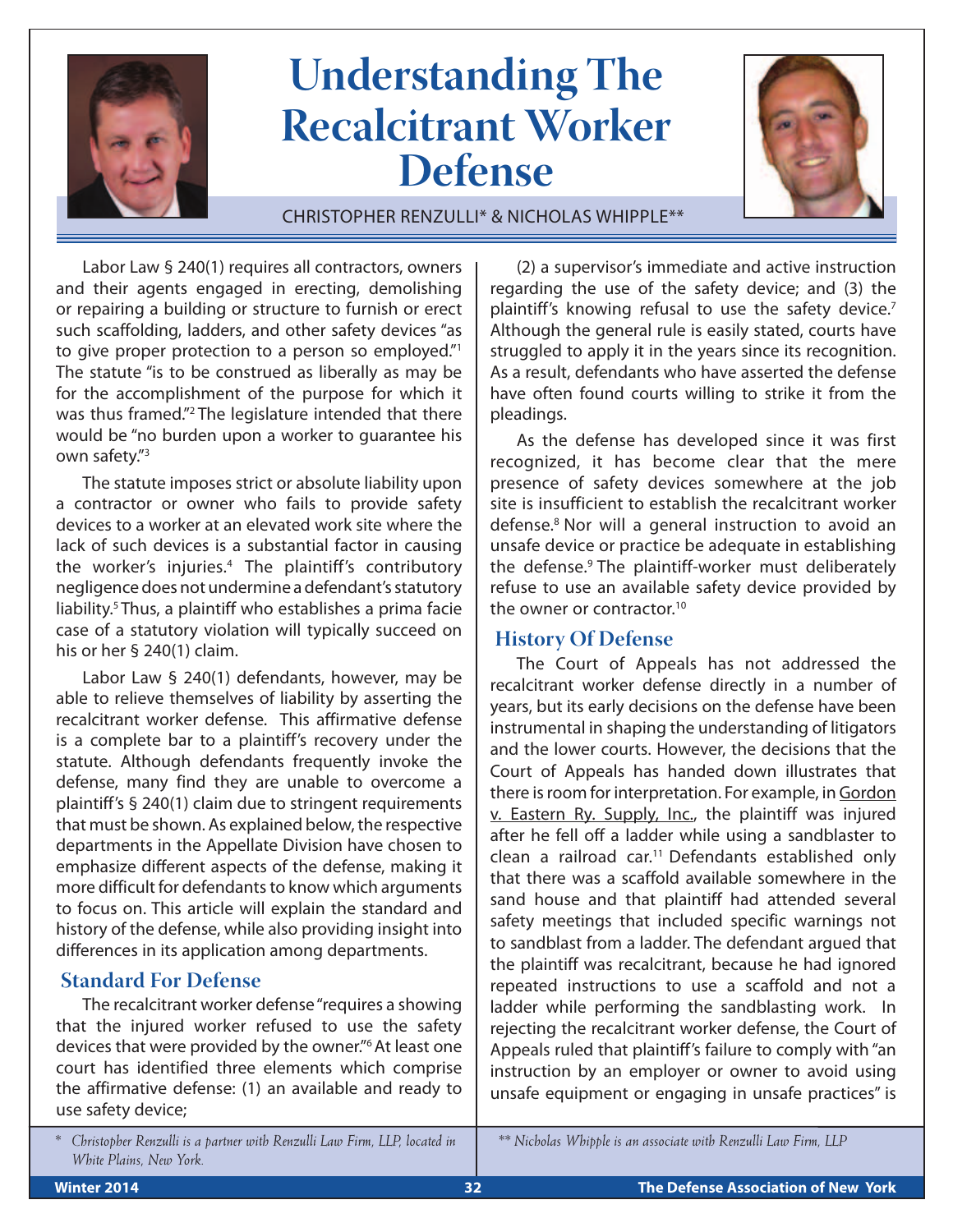# **Understanding The Recalcitrant Worker Defense**

not the "equivalent to refusing to use available safe, and appropriate equipment," and that evidence of the instruction, by itself, does not create a question of fact to support a recalcitrant worker defense.<sup>12</sup> In essence, defendants needed to do more than provide general instructions; they needed to ensure that the scaffold was provided to plaintiff and not merely located somewhere on the jobsite.

Conversely, in Jastrzebski v. N. Shore Sch. Dist., the Court of Appeals affirmed the Second Department's acceptance of the recalcitrant worker defense.<sup>13</sup> In Jastrzebski, the plaintiff's supervisor instructed him not to use a ladder to perform his work. Instead, the supervisor directed the plaintiff to use a scaffold next to the plaintiff's worksite. As soon as the supervisor left, the plaintiff resumed using the ladder and was injured when he fell from it. The court reasoned that, unlike in Gordon, this case involved "more than an instruction to avoid using unsafe equipment or to avoid engaging in unsafe practices; rather, the plaintiff here refused to use the available, safe, and appropriate equipment."14

The Court of Appeals' reasoning reflected in these cases offers little guidance to litigants. Few would dispute that a worker is not recalcitrant when the proper safety device is not made available to him. The situation in Jastrzebski, however, where the scaffold was readily available and the instruction to use it immediately preceded the accident, falls on the opposite end of the spectrum. Unfortunately, many cases fall somewhere between these extremes and the Court did not provide much guidance for such cases in either opinion.

#### **Appellate Division Approaches**

In the wake of these two decisions, New York courts had a definition of the recalcitrant worker defense that was somewhat ambiguous. The courts of the Appellate Division have attempted to articulate more precise standards for the defense with mixed success. The First and Third Departments have issued opinions which emphasize standards which the Court of Appeals has not appeared to give much scrutiny in its opinions. The First Department requires the worker to disregard an "immediate instruction" in order to establish the defense.15 In Balthazar v. Full Circle Const. Corp., the defendants argued the worker was recalcitrant because he allegedly ignored an instruction to only use ladders owned by defendant.<sup>16</sup> The First Department held that "the alleged instruction was neither immediate nor specifically targeted at the ladder from which he fell," and that the plaintiff did "not become recalcitrant merely by disobeying a general instruction not to use certain equipment, if safer alternatives are not supplied."<sup>17</sup>

The other Departments have not emphasized the need for an immediate instruction to the same degree as the First Department. The Third Department has emphasized the need for the safety device to be visible to the worker before he can be deemed recalcitrant.<sup>18</sup> In one case, the Third Department found a supervisor's assertion that step ladders were available at the worksite insufficient to raise a triable issue of fact.<sup>19</sup> The court noted that the supervisor had neither provided the plaintiff with the necessary equipment nor indicated .<br>"where it was located or that it was in place."

It is worth noting that in both the First and Third Departments, the defendant must still establish that the worker deliberately refused to use the safety device, and that his refusal caused his injury. The tests regarding the immediacy of the instruction or the visibility of the safety devices are used to help determine whether or not the devices were truly available, or the deliberateness of a plaintiff worker's refusal to use the device. It is not entirely clear why the First and Third Departments have focused on these aspects of the test, but in neither Department does that focus alter the basic requirements as stated by the Court of Appeals.

The Second and Fourth Departments do not appear to have emphasized any particular element of the recalcitrant worker defense. The Second Department states that the defendant "must establish that the injured worker deliberately refused to use available and adequate safety devices in place at the work station."20 Similarly, the Fourth Department has said that the "defendant must establish that plaintiff deliberately or purposely refused an order to use safety devices actually put in place or made available by the owner or contractor."21 In both Departments, this general language suggests that litigants need not tailor their arguments to specifically address concerns of visibility or immediate orders.

#### **An Alternative Defense To Keep In Mind**

As discussed above, there are stringent requirements to be met before the recalcitrant worker defense is successfully raised. But litigants should be aware of an alternative defense that could potentially be raised which carries with it a lower burden in the context of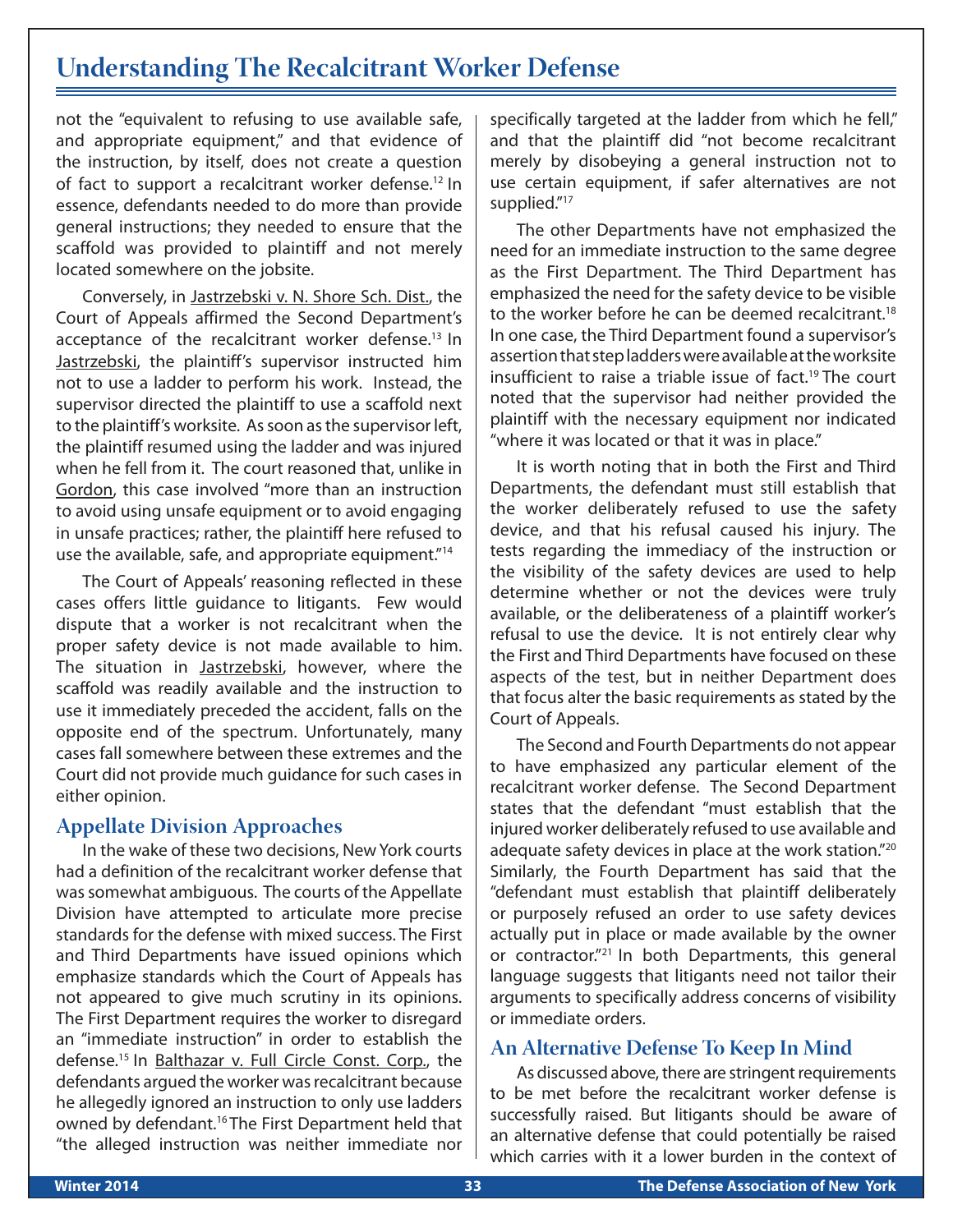# **Understanding The Recalcitrant Worker Defense**

Labor Law § 240(1) claims. In order for liability to attach to a defendant under a § 240(1) claim, the plaintiff must show not only that the statute was violated, but also that the violation was a proximate cause of the injury.<sup>22</sup>

Most factual scenarios which invoke the recalcitrant worker defense involve a plaintiff who consciously chooses to disregard repeated instructions by their employer. But even in cases where the recalcitrant worker defense is not raised, the Court of Appeals has held "where a plaintiff's own actions are the sole proximate cause of the accident, there can be no liability."23 Indeed, the controlling question is not whether plaintiff was recalcitrant, but whether a jury could have found that his own conduct, rather than any violation of Labor Law § 240(1), was the sole proximate cause of his accident.24 Thus, litigants may be able to get a claim dismissed (or at least raise an issue of material fact) without raising the recalcitrant worker defense when the proximate cause prong of Section 240(1) has not been fulfilled.<sup>25</sup>

Unlike the recalcitrant worker defense, this sole proximate cause defense does not involve proving that plaintiff blatantly ignored repeated instructions or expressly disobeyed orders. Rather, the sole proximate cause defense focuses on the knowledge of the plaintiff that a device he is using is not proper for the work being performed, that there are other adequate safety devices available, and making an unreasonable choice to not use them.26 This defense can also arise where the plaintiff was using a proper device, and then did something inappropriate that compromised his own safety.27 Bear in mind, depending on the factual circumstances, the sole proximate cause defense may be more feasible than a recalcitrant worker position.<sup>28</sup>

#### **CONCLUSION**

Labor Law § 240(1) imposes a heavy obligation on owners, contractors and agents, made even heavier by the fact that a worker's comparative negligence will not excuse their liability. Although the recalcitrant worker defense can protect this class of defendants, its high and at times confusing standards has meant that many defendants could not avail themselves of the defense. Hopefully, this article has helped to illuminate the standard for the recalcitrant worker defense. Owners and contractors are reminded that compliance with Section 240(1)'s requirements, including supervision of workers to ensure they use the proper safety equipment, is a far surer way to avoid accidents and exposure under the statute.

1 N.Y. Lab. Law § 240 (McKinney)

- Rocovich v. Consol. Edison Co., 78 N.Y.2d 509, 513, (1991); see also Quigley v. Thatcher, 207 N. Y. 66, 68 (1912); Koenig v Patrick Constr. Corp., 298 NY 313, 319 (1948).
- Lickers v. State, <sup>118</sup> A.D.2d <sup>331</sup> (4th Dep't 1986) <sup>4</sup>
- Wallace v. Stonehenge Grp., Ltd., 1 A.D.3d 589 (2d Dep't. 2003). See Kouros v. State, 288 A.D.2d 566, 567 (3d Dep't 2001) ("A worker's contributory negligence, however, is not a defense to a Labor Law  $$ 240(1)$  claim.")
- Jastrzebski v. N. Shore Sch. Dist., 223 A.D.2d 677, 679 (2d Dep't 1996).
- Gomez v. Preferred Rentals, <sup>1997</sup> WL <sup>749389</sup> (S.D.N.Y. 1997). <sup>8</sup> Kaffke v. New York State Elec. & Gas Corp., 257 A.D.2d 840 (3d

 $\frac{1}{11}$ Kouros v. State, 288 A.D.2d 566, 567 (3d Dep't 2001).

 $\frac{1}{12}$ 82 N.Y.2d 555 (1993),

223 A.D.2d 677,678 (2d Dep't 1996).

Id. at 680.

Vacca v. Landau Indus. Ltd., 5 A.D.3d 119,120 (1st Dep't 2004) ("It is well settled in this Department that an immediate instruction is a requirement of the 'recalcitrant worker' defense.")

268 A.D.2d 96, 98 (1st Dep't 2000).

- See Williams v. Town of Pittsburgh, 100 A.D.3d 1250, 1252 (3d Dep't 2012) (holding the recalcitrant worker defense requires proof that a safety device was available and visible at the work site and the employee deliberately refused to use it).
- Powers v. Lino Del Zotto & Son Builders Inc., 266 A.D.2d 668, 670  $_{20}$ (3d Dep't 1999).
- Fitzsimmons v. City of New York, 37 A.D.3d 655, 657 (2d Dep't 2007); see also Akins v Central N.Y. Regional Mkt. Auth., 275  $A.D.2d 911 (2000).$

Salotti v. Wellco, Inc., 273 A.D.2d 862 (4th Dep't. 2000); see also  $\frac{1}{2}$ Stolt v. General Foods Corp., 81 N.Y.2d 918 (1993).

- See Kuntz v. Wnyg Hous. Dev. Fund Co., Inc., 104 A.D.3d 1337 (2d) Dep't 2013); Blake v. Neighborhood Hous. Services of New York City, Inc., 1 N.Y.3d 280, 289 (2003) (finding that "an accident alone does not establish a Labor Law  $\frac{6}{240(1)}$  violation or causation").
- Robinson v. E. Med. Ctr., LP, 6 N.Y.3d 550, 554 (2006) (holding that "[p]laintiff's own negligent actions— choosing to use a six-foot ladder that he knew was too short for the work to be accomplished and then standing on the ladder's top cap in order to reach the work—were, as a matter of law, the sole proximate cause of his injuries").

Cahill v. Triborough Bridge & Tunnel Auth., 4 N.Y.3d 35, 40  $(2004).$ 

- See Navarro v. New York City Housing Auth., Index No. 2007/10 (Kings Co. Aug. 15, 2013) (unpublished) (plaintiff's motion for summary judgment on Labor Law § 240(1) denied where there was a question of fact regarding the availability of ladders).
- See Cahill v. Triborough Bridge & Tunnel Auth., 4 N.Y.3d 35, 40 (2004).

*Continued on page 42*

Dep't. 1999)<br>Tennant v. Curcio, 237 A.D.2d 733, 734 (3d Dep't. 1997). <u>Tennant v. Curcio</u>, 237 A.D.2d 733, 734 (3d Dep't. 1997).

Id., at 557.

 $\int_{18} \underline{\text{Id.}}$  at 99.